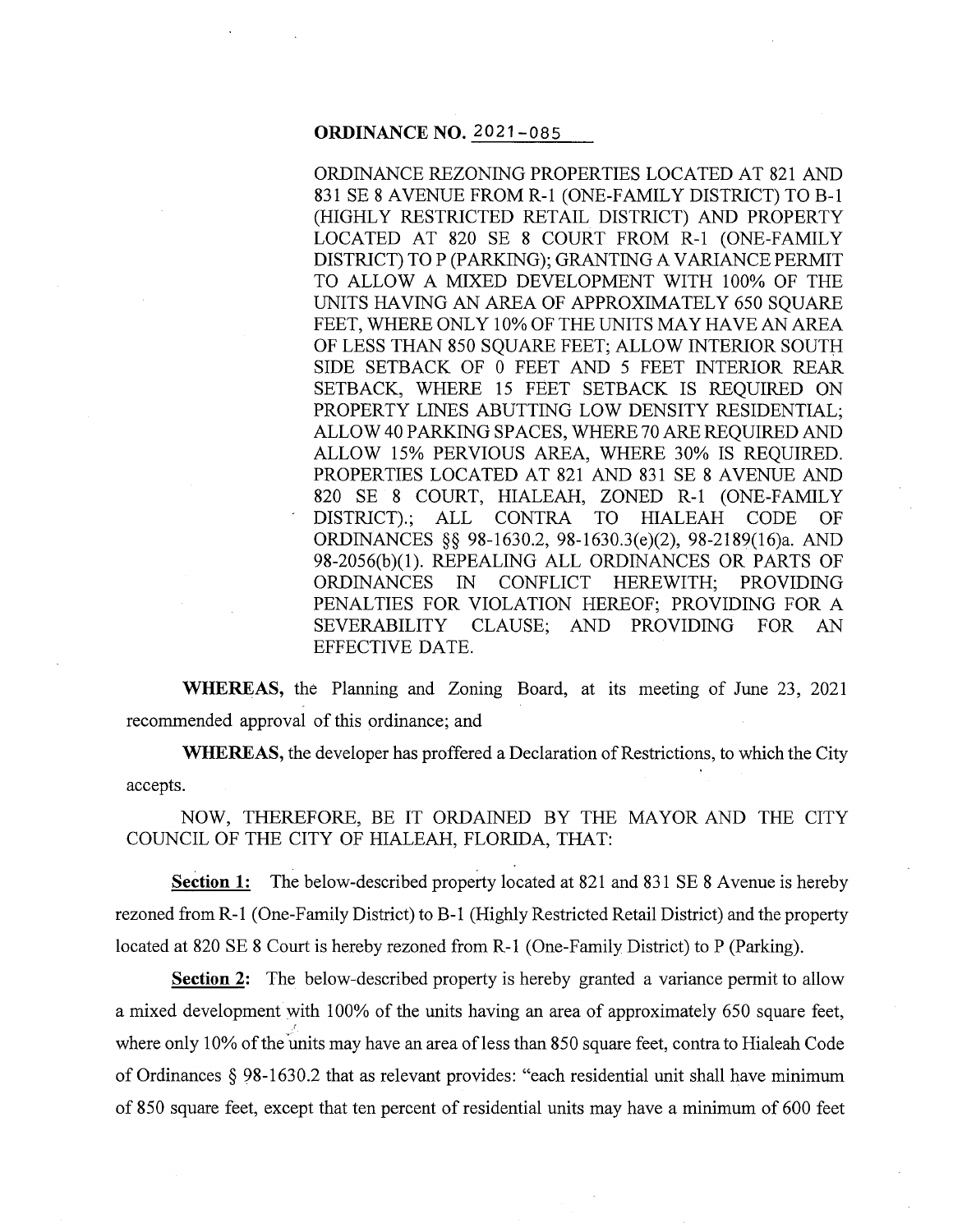# Ordinance No. 2021-085 Page 2

for studios or one bedroom units"; allow interior south side setback of 0 feet and 5 feet interior rear setback, where 15 feet setback is required on property lines butting low density residential, contra to Hialeah Code of Ordinances § 98-1630.3(e)(2) that as relevant provides: "Interior side setback and interior rear setback. For the pedestal or base of a building, there is no minimum setback requirement, except that all property lines abutting low density and medium density residential districts shall provide a minimum setback of 15 feet"; allow 40 parking spaces where 70 parking spaces are required, contra to Hialeah Code of Ordinances § 98-2189(16)a. that provides: *"Residential uses.* Parking for residential uses shall be two parking spaces for one or two bedrooms and one-half parking spaces for each additional bedroom. An additional onequarter parking space for each dwelling unit shall be provided for guest parking. The guest parking requirement may be satisfied, in whole or in part, by the operation of valet parking services for residential guests, approved by the city."; allow 15% pervious area, where 30% is the minimum required, contra to Hialeah Code of Ordinances  $\S$  98-2056(b)(1) that provides: "A minimum of 30 percent of the net residential land area shall be maintained in landscaped open space, which space may include recreation areas, swimming pools, and setback areas." Properties located at 821 and 831 SE 8 Avenue and 820 SE 8 Court, Hialeah, zoned R-1 (One-Family District) and legally described as follows:

> Lots 7, 8 and 20, of BLOOM GARDENS, according to the Plat thereof, as recorded in Plat Book 47, at Page 23, of the Public Records of Miami-Dade County, Florida, less portions dedicated for public right-of-way.

### **<u>Section</u> 3: Repeal of Ordinances in Conflict.**

All ordinances or parts of ordinances in conflict herewith are hereby repealed to the extent of such conflict.

#### **Section 4: Penalties.**

Every person violating any provision of the Code or any ordinance, rule or regulation adopted or issued in pursuance thereof shall be assessed a civil penalty not to exceed \$500.00 within the discretion of the court or administrative tribunal having jurisdiction. Each act of violation and each day upon which any such violation shall occur shall constitute a separate offense. In addition to the penalty prescribed above, the city may pursue other remedies such as abatement of nuisance, injunctive relief, administrative adjudication and revocation of licenses or permits.